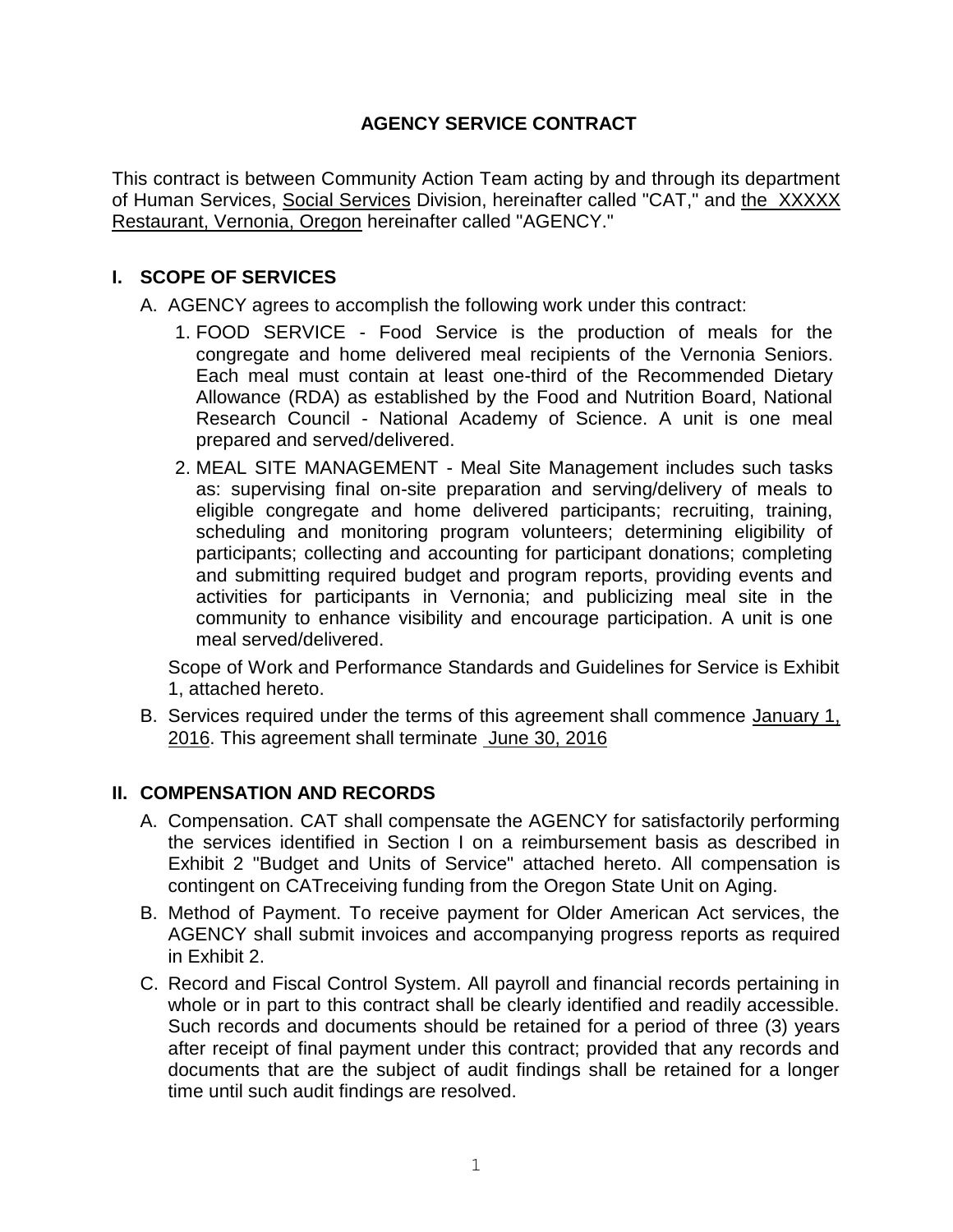D. Access to Records. CAT, the State of Oregon and the Federal Government, and their duly authorized representatives shall have access to the books, documents, papers, and records of the AGENCY which are directly pertinent to this contract for the purpose of making audits, examinations, excerpts, and transcripts.

### **III. MANNER OF PERFORMANCE**

- A. Compliance with Applicable Laws and Regulations. The AGENCY shall comply with all federal, state, and local laws and ordinances applicable to the work to be done under this contract.
- B. Special Federal Requirements: None
- C. AGENCY shall not enter into any subcontracts for any of the work scheduled under this contract without obtaining prior written approval from the CAT.
- D. AGENCY certifies that it is an independent AGENCY and not an employee or agent of the CAT, State, or Federal Government. Responsibility for all taxes, assessments, and any other charges imposed upon employers shall be the sole responsibility of the AGENCY.
- E. AGENCY is a sole proprietor or is an insured employer for purposes of the Oregon Workers' Compensation law (ORS Chapter 656) and is solely liable for any Workers' Compensation coverage under this contract. If the AGENCY has the assistance of other persons in performance of this contract, the AGENCY shall qualify and remain qualified for the term of this contract as an insured employer under ORS 656.017 and ORS 656.407.

### **IV. GENERAL CONDITIONS**

A. Indemnity.

- 1. Each party shall be solely responsible for its own acts, and those of its employees and officers under this contract. The parties will, within the limits of the Oregon Tort Claims Act, hold harmless, indemnify, and defend the other party, its officers, agents and employees from all claims arising solely by reason of any act or failure to act by each party.
- B. Insurance. During the term of this contract Contractor shall maintain in force at its own expense, each insurance noted below:
	- 1. General Liability
		- a. [X] Required by CAT [ ] Not required by CAT

AGENCY agrees to furnish the CAT evidence of comprehensive general liability insurance in the amount of not less than \$500,000 combined single limit per occurrence/\$1,000,000 general annual aggregate for personal injury and property damage for the protection of the CAT, its officers, commissioners and employees against liability for damages because of personal injury, bodily injury, death or damage to property, including loss of use thereof in any way related to this contract. The CAT, at its option, may require a complete copy of the above policy.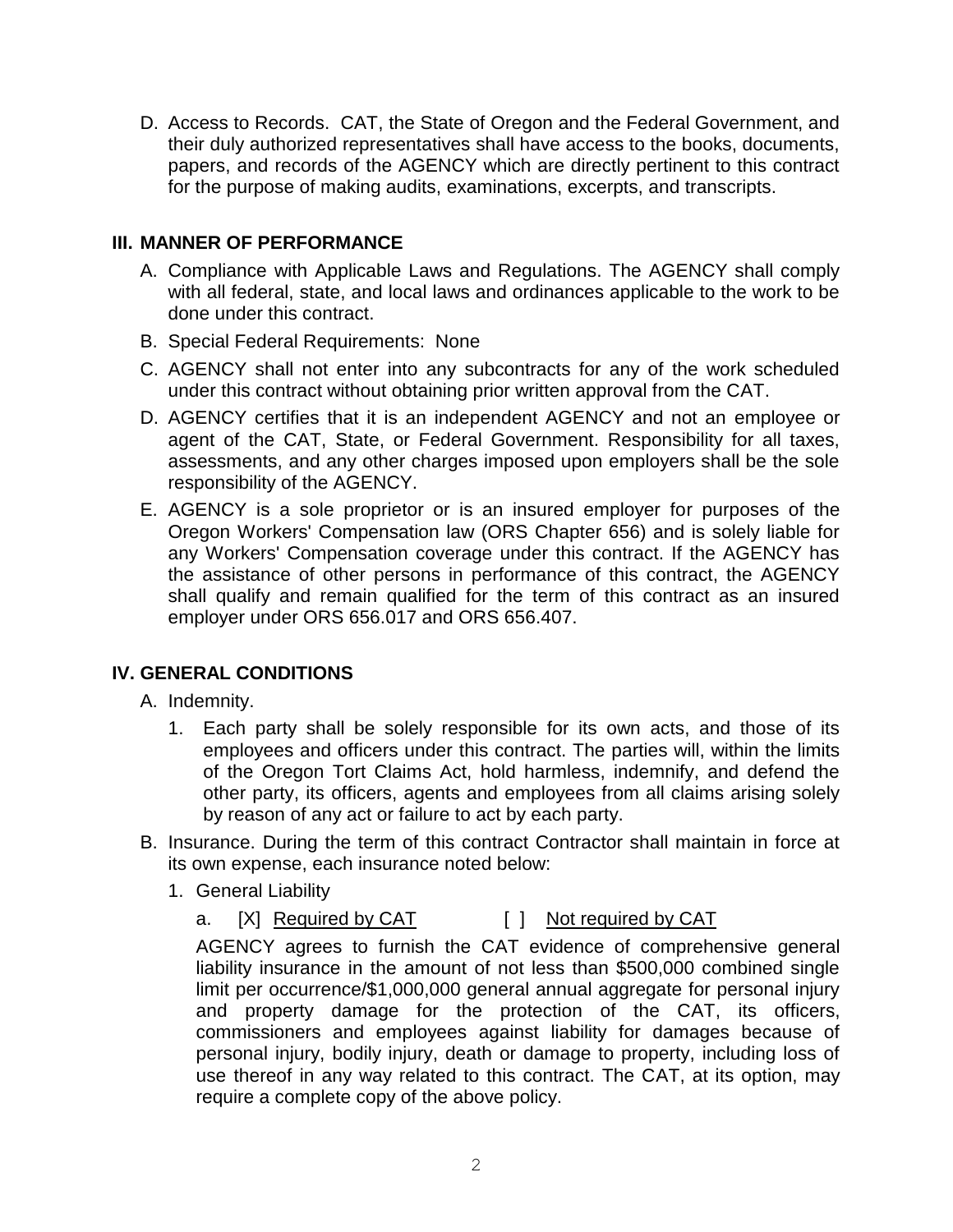- 2. Additional Insurance Provisions
	- a. All required insurance shall include the following provisions.
		- (1) the insurance shall include the CAT as an additional insured and refer to and support the AGENCY's obligation to hold harmless the CAT, its officers, commissioners and employees;
		- (2) the insurance shall provide for 30 days written notice to the CAT in the event of cancellation or material change and include a statement that no act on the part of the insured shall affect the coverage afforded to the CAT under the insurance;
		- (3) the insurance shall provide for written notice to the CAT within thirty (30) days after any reduction in the general annual aggregate limit.
- C. Amendments. The terms of this contract shall not be waived, altered, modified, supplemented or amended, in any manner whatsoever, except by written instrument signed by AGENCY and CAT.

Modification of the contract shall be mandatory under the following circumstances:

- 1. A significant change, as determined by COUNTY, in programs content or scope of work as described in the contract or RFP for awarding of this contract.
- 2. A change in any of the General or Special Provisions.
- D. Termination. This contract may be terminated by mutual consent of both parties, or by either party upon 30 days' notice, in writing and delivered by certified mail or in person.

Any such termination under D. 1, 2 and 3 of this contract shall be without prejudice to any obligations or liabilities of either party already accrued prior to such termination.

- E. Oregon Constitutional Limitations. Pursuant to the requirements of ORS 279.310 through 279.320 and Article XI, Section 10, of the Oregon Constitution, the following terms and conditions are made a part of this contract:
	- 1. AGENCY shall:
		- a. Make payments promptly, as due, to all persons supplying to AGENCY labor or materials for the prosecution of the work provided for in this contract.
		- b. Pay all contributions or amounts due the Industrial Accident Fund from such AGENCY or subcontractor incurred in the performance of this agreement.
		- c. Not permit any lien or claim to be filed or prosecuted against CAT on account of any labor or material furnished.
		- d. Pay to the Department of Revenue all sums withheld from employees pursuant to ORS 316.167.
	- 2. If AGENCY fails, neglects, or refuses to make prompt payment of any claim for labor or services furnished to AGENCY or a subcontractor by any person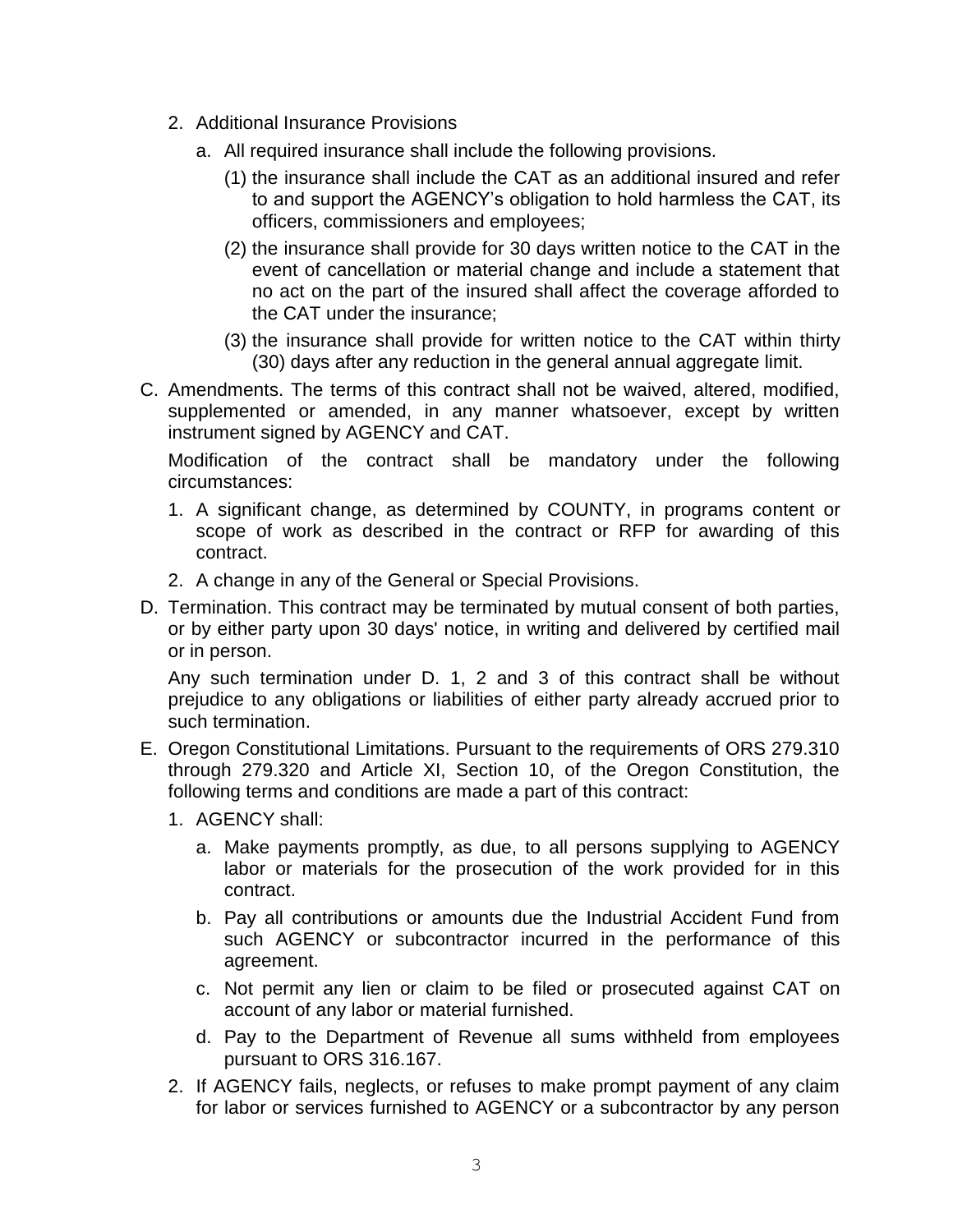in connection with this contract as such claim becomes due, the proper officer representing CAT may pay such claim to the person furnishing the labor or services and charge the amount of the payment against funds due or to become due AGENCY by reason of this agreement.

3. No person shall be employed for more than 10 hours in any one day, or 40 hours in any one week, except in cases of necessity, emergency or where the public policy absolutely requires it, and in such cases, except in cases of contracts for personal services as defined in ORS 279.051, the employee shall be paid at least time and a half pay.

All subject employers working under the contract are either employers that will comply with ORS 656.017 or employers that are exempt under ORS 656.126.

- 4. AGENCY shall promptly, as due, make payment to any person or partnership, association or corporation furnishing medical, surgical and hospital care or other needed care and attention incident to sickness and injury to the employees of AGENCY of all sums which AGENCY collected or deducted from the wages of its employees pursuant to any law, contract or agreement for the purpose of providing or paying for such services.
- 5. All employers working under this contract are subject employers and are required to comply with ORS 656.017 (Workers' Compensation).
- F. Contract Personnel. AGENCY shall have, or secure, all personnel required in performing the work and services under this contract. Further, AGENCY specifically agrees that its agents or employees shall possess the experience, knowledge, and skills to qualify them individually for the particular duties they perform.
	- 1. AGENCY shall maintain a documented system of personnel policies and procedures that shall include, but not be limited to, an orderly system for hiring, dismissal, promotion, layoff, salary increase, fringe benefits, vacation salary classification plan, affirmative action and other related personnel practices. A copy of the policies and procedures shall be made available to CAT upon request.
	- 2. AGENCY shall assure that safe and health working conditions exist at all worksites in compliance with the Oregon Safe Employment Act and rules promulgated thereunder.
	- 3. AGENCY's employees, volunteers or agents performing under this contract are not deemed to be employees of CAT in any manner whatsoever. Employees of AGENCY shall not be entitled to any other benefits except those provided by AGENCY. AGENCY is solely and entirely responsible for its acts and acts of its agents, employees or volunteers.
	- 4. AGENCY shall maintain the following minimum standards with regard to wages and benefits for all employees:
		- a. All employees shall receive wages and benefits which are equal to the wages and benefits required by applicable state and federal laws.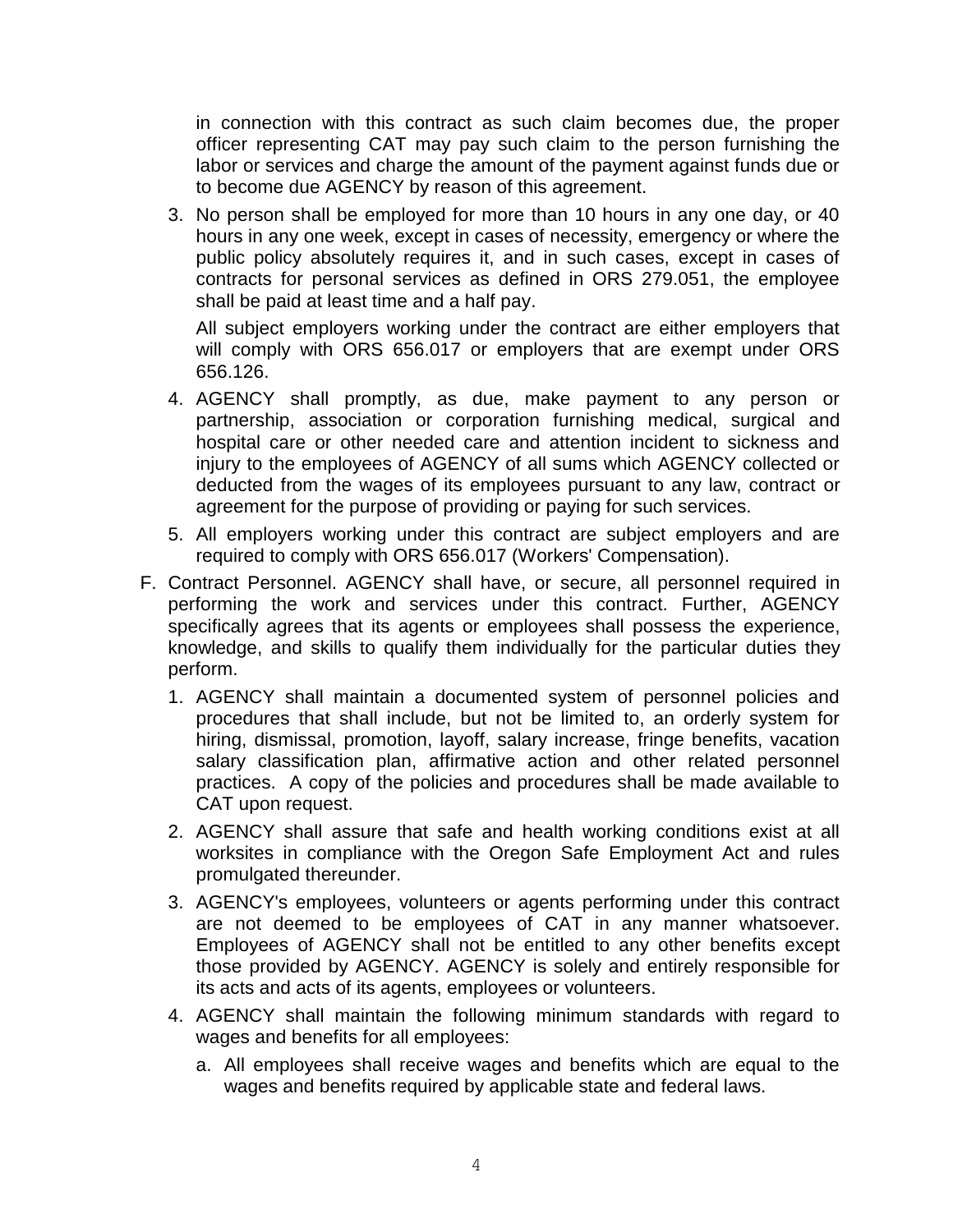- b. AGENCY shall provide personnel administration based on merit principles and methods governing the appointment, promotion, transfer, layoff, removal and discipline of its employees, and other aspects of employment. All appointments and promotions shall be made on the basis of merit and fitness, as determined by a valid, reliable, competitive process.
- G. Participant Rights
	- 1. Client Confidentiality. All information as to personal facts and circumstances about clients obtained by the AGENCY shall be treated as privileged communications, shall be held confidential, and shall not be divulged without the written consent of the client, his or her attorney, the responsible parent of a minor child, or his or her guardian except as required by other terms of this contract. Nothing prohibits the disclosure of information in summaries, statistical, or other form which does not identify particular individuals.

The use or disclosure of information concerning clients shall be limited to persons directly connected with the administration of this contract. Confidentiality policies shall be applied to all requests from outside sources. CAT, the Division, the AGENCY and subcontractor, if there is one, will share information as necessary to effectively serve mutual clients.

- 2. The AGENCY shall have a written Grievance Procedure that contains the following elements:
	- A. A written description of the way client grievances are to be communicated.
	- B. A clear description of how grievances will be addressed by the AGENCY.
	- C. Clear and reasonable time frames for responding to grievances.
	- D. An appeals process for clients unsatisfied with the initial grievance response.

If a grievance remains unresolved after the grievance procedure has been completed, the AGENCY shall notify CAT, in writing, about the nature of the grievance(s) along with possible solution(s). CAT will attempt to mediate unresolved grievance as resources and time allow.

- 3. Discrimination Prohibited. It shall be a policy of the AGENCY that it shall not discriminate in admission, accessibility, treatment or employment in its programs, activities and facilities on the basis of race, religion, color, sex, marital status, national origin, age or disability. AGENCY, and any party with which it enters into formal agreements, will comply with all requirements imposed by and pursuant to the regulations of Title VI of the Civil Rights Act of 1964, as amended, ORS Chapter 659, and Section 504 of the Rehabilitation Act of 1973.
- H. Future Support. CAT makes no commitment of future support and assumes no obligation for future support of the activity contracted herein except as set forth in this contract.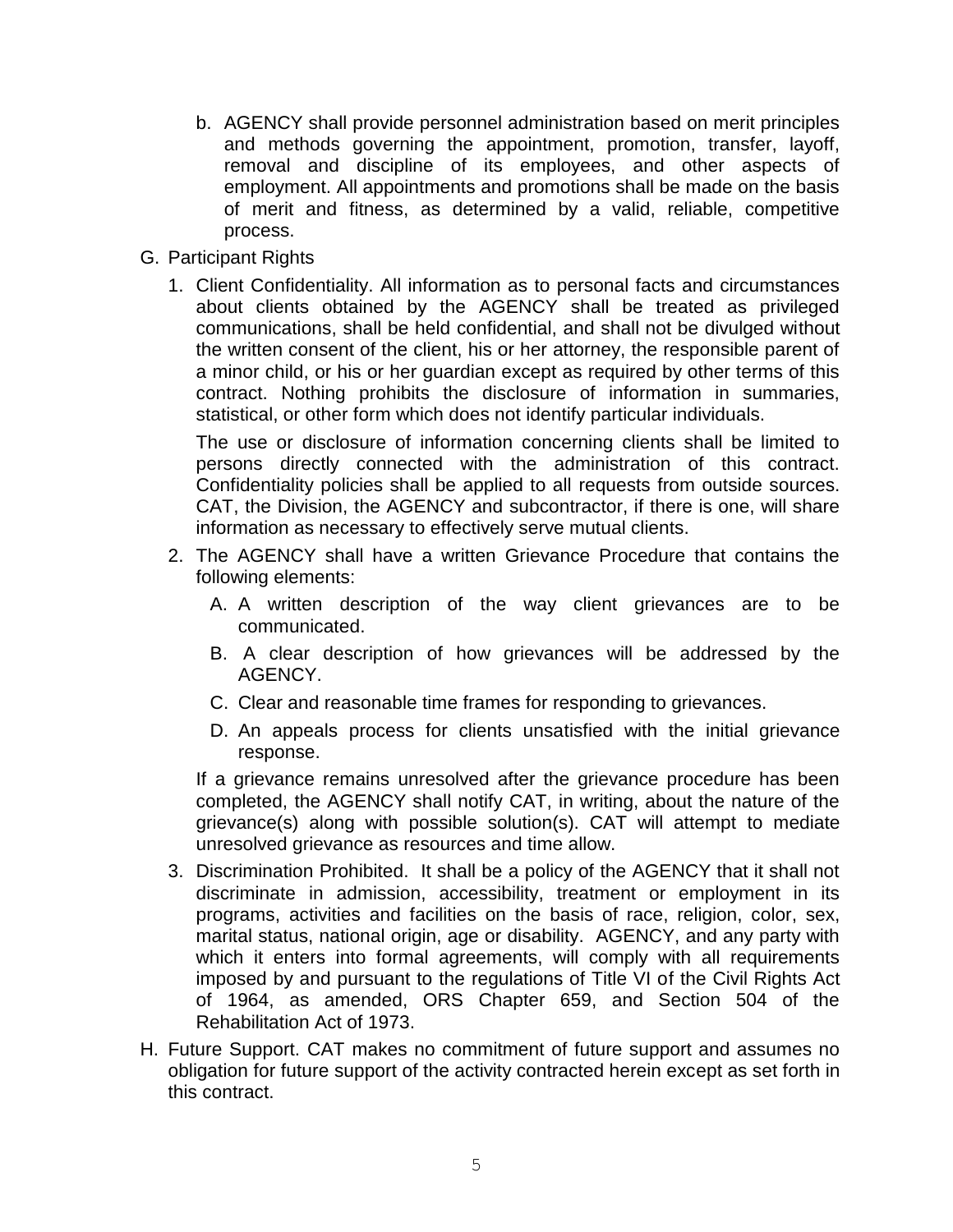### **AGENCY**:

XXXXXX Restaurant, Vernonia, Oregon \_\_

\_\_\_\_\_\_\_\_\_\_\_\_\_\_\_\_\_\_\_\_\_\_\_\_\_\_\_\_\_\_\_\_\_\_

\_\_\_\_\_\_\_\_\_\_\_\_\_\_\_\_\_\_\_\_\_\_\_\_\_\_\_\_\_\_\_\_\_

By Title

 $\overline{\phantom{a}}$ 

Date:

COMMUNITY ACTION TEAM, INC. (CAT)\_\_\_\_\_\_

By **Title** 

 $\overline{\phantom{a}}$ 

Date

# **EXHIBIT 1**

# **Scope of Work and Service Objectives and Elements of Completion**

# **A. PURPOSE OF THE SERVICES**

The purpose of this contract is the cooperation of both parties in providing Older Americans Act funded services of Food Service and Meal Site Management.

- 1. FOOD SERVICE Is the production of meals for the congregate and home delivered meal recipients of the St. Helens Senior Center. Each meal must contain at least one-third of the Recommended Dietary Allowance (RDA) as established by the Food and Nutrition Board, National Research Council - National Academy of Science. A unit is one meal prepared and served/delivered.
- 2. MEAL SITE MANAGEMENT Meal Site Management includes such tasks as: supervising final on-site preparation and serving/delivery of meals to eligible congregate and home delivered participants; recruiting, training, scheduling and monitoring program volunteers; determining eligibility of participants; collecting and accounting for participant donations; completing and submitting required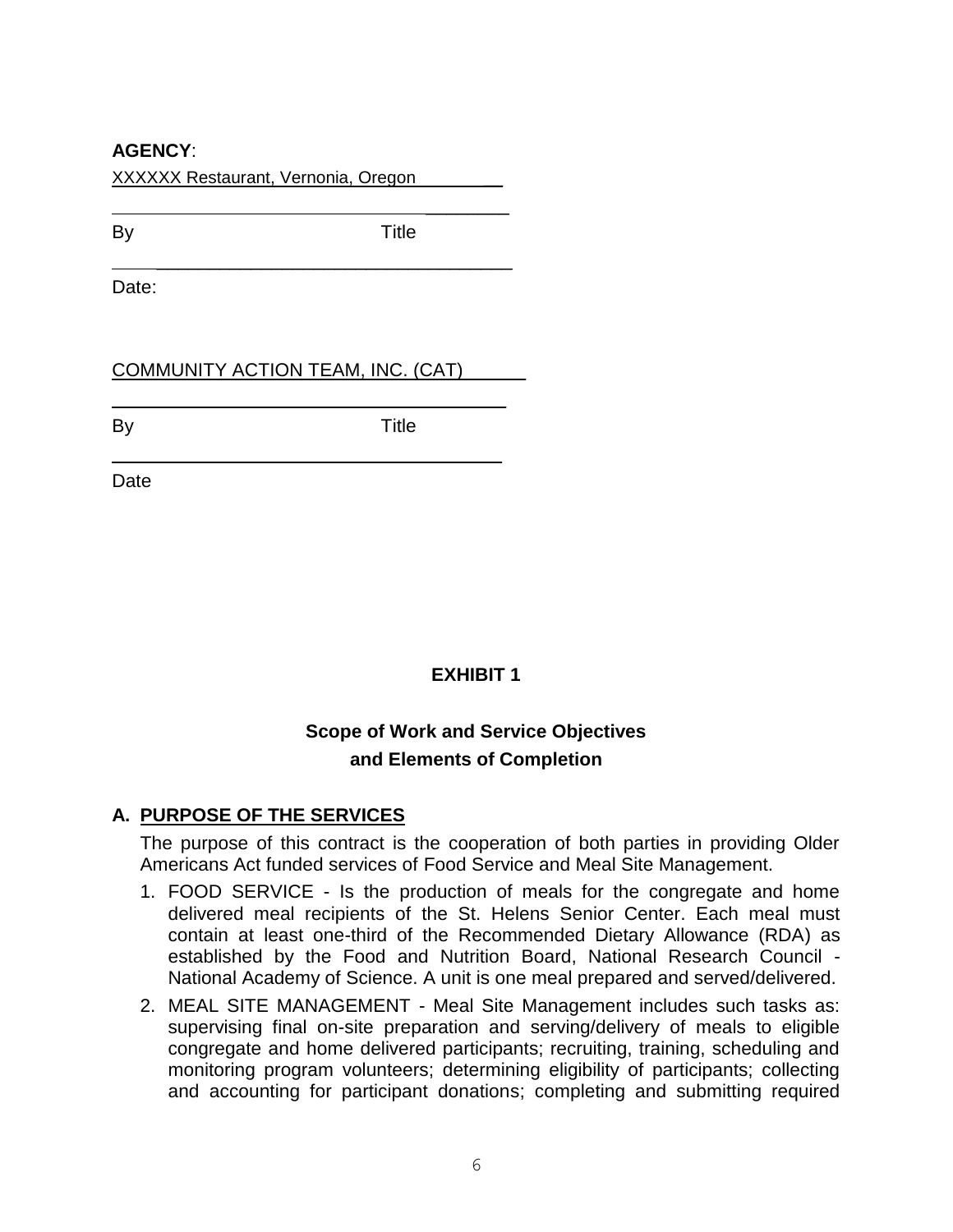budget and program reports, providing events and activities for participants at the St. Helens Senior Center; and publicizing meal site in the community to enhance visibility and encourage participation. A unit is one meal served/delivered. One cup whole, low fat, skim, buttermilk, low-fat chocolate milk, or lactose-free milk with Vitamins A and D should be available as part of the site management. Milk alternates for the equivalent of one cup of milk include: 1 cup yogurt, 11/2 cup cottage cheese, 8 ounces tofu (processed with calcium salt), 11/2 ounces natural or 2 ounces processed cheese, 11/2 cups ice milk/ice cream.

# **B. SERVICE OBJECTIVES**

- 1. Food Service
	- Objective a: To produce and deliver contracted number of meals to St. Helens Senior Center participants throughout the contract period.

Elements:

- (1) AGENCY submits each month's menu to CAT by the first day of the month. Menus must meet the following standards:
	- (a) Each meal must contain at least 1/3 of the Dietary Reference Intakes (DRI) as established by the Food and Nutrition Board, National Research Council-National Academy of Science for male 70+ or female 70+, whichever standard is greater. (Milk is part of Site Management.) The following criteria must be met:

- Meat or Alternate. Each meal shall contain a two and one-half to hree ounce edible portion of meat, fish, fowl, cheese, or the protein equivalent in a meat alternate. Meat alternates include cooked dried peas, beans, lentils; eggs; cottage cheese; nuts or nut butters. Part of the protein may be met by adding meat or meat alternates to fruit and vegetables. The menu must show per serving weight or measure of each food contributing to the protein requirement.

- Imitation cheese (which the Food and Drug Administration defines as one not meeting nutritional equivalency requirements for the natural, non-imitation product) cannot be served as meat alternatives.

- To limit the sodium content of the meals, serve no more than once a week cured and processed meats (e.g. ham, smoked or polish sausage, corned beef, wieners, luncheon meats, dried beef.)

- Fruits/Vegetables. Each meal shall contain two one-half cup servings or three one-third cup servings, drained weight or volume, of different fruits or vegetables including:

 A vitamin A rich food shall be served at least three times per week. A vitamin A rich food is a single serving or a combination of two servings at the same meal that contains at least one-third of the RDA for the vitamin.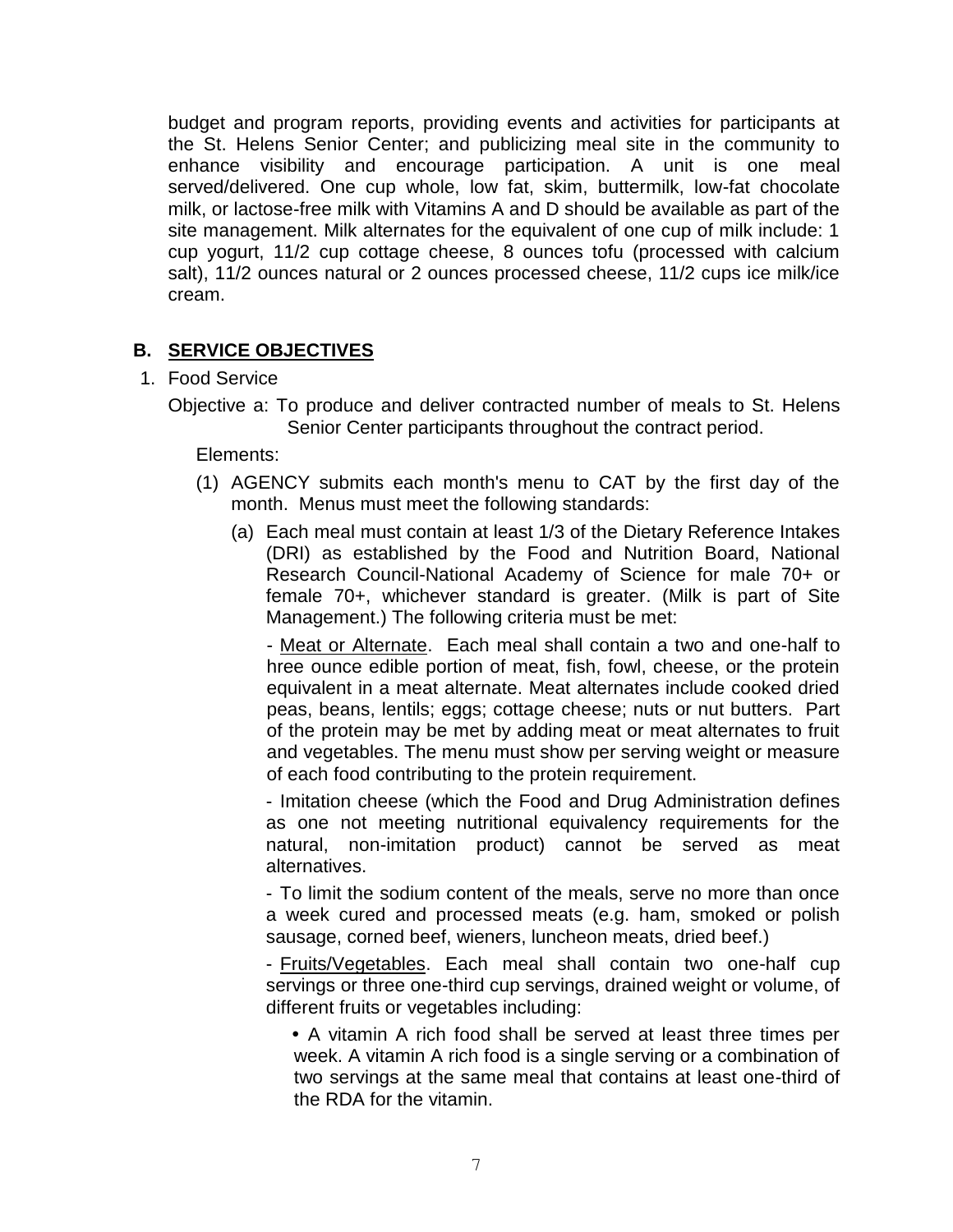• A vitamin C rich food shall be served daily. A vitamin C rich food is a single serving or a combination of two servings at the same meal that contains at least one-third of the RDA for the vitamin.

• Juices must be 100% juice to count as a fruit/vegetable item. A vitamin C fortified fruit drink (less than 100% juice) may count as the vitamin C source but cannot count as a fruit/vegetable item and would be an extra menu item.

 Potatoes, sweet potatoes, yams and corn may be counted as a fruit/vegetable item.

 Rice, noodles, spaghetti and macaroni are bread alternates. Fruits or vegetables in a pasta or rice salad can count if they are at least one-third cup.

 Dried peas, beans and lentils may be counted as a fruit/vegetable item or a meat alternate, but not both in the same meal.

 For any stew, soup, casserole, gelatin or other combination dish to count as a fruit/ vegetable item, it must contain at least onehalf cup of fruit and/or vegetable.

 When fruit is used as a dessert, it must contain at least one-half cup of fruit and or vegetable.

- Bread or Alternate. Each meal shall contain one serving whole grain or enriched bread, biscuits, muffins, rolls, sandwich buns, cornbread, crackers, coffee cake, bread sticks or other breads. Bread alternates include enriched or whole grain cereals, rice, spaghetti, macaroni, noodles, dumplings, pancakes, waffles, and tortillas.

- Dessert. Serving a dessert is at the discretion of the center. Healthier desserts which include fruit, whole grains, low fat products and/or limited sugar are encouraged. Fresh, frozen or canned fruits packed in their own juice are encouraged as a dessert item in adaptation to the serving of fruit provided as a part of the meal. Limit the high sugar or high fat dessert items provided to three times per week.

- Condiments & Garnishes. Include traditional meal accompaniments as appropriate, e.g., condiments, spreads, garnishes. Examples include: mustard and/or mayonnaise with a meat sandwich, tarter sauce with fish, salad dressing with tossed salad, margarine with bread or rolls. Whenever feasible, provide reduced fat alternatives. Minimize use of fat in food preparation. Fats should be primarily form primarily vegetable sources and in a liquid or soft (spreadable) form that are lower in hydrogenated fat, and cholesterol.

(b) CAT's Nutrition Specialist will review menus monthly to certify nutrition compliance.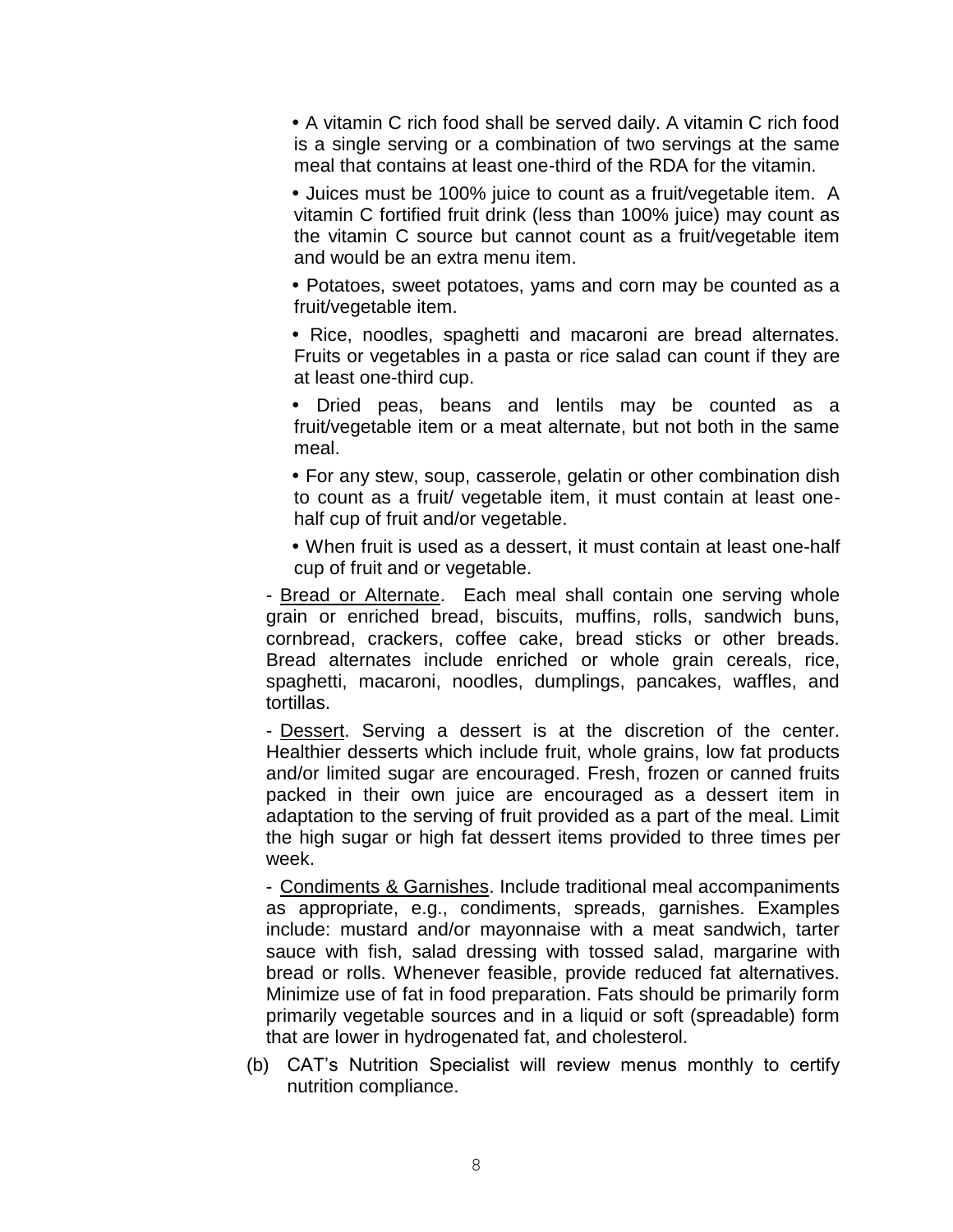- (c) Menus should incorporate a variety of foods and preparation methods with contrasts in color, texture, sizes, shapes, and flavors. Food items should not be repeated two days in a row, or on same day of consecutive weeks. Menus should reflect seasonal availability of fresh fruits and vegetables.
- (d) Menus shall be planned to avoid too much fat (especially saturated fat), cholesterol, sodium, and refined carbohydrates (sugars). No tropical oils or products containing these oils shall be used. Salt should not be added in cooking. Foods naturally high in sodium should not appear in the same meal.
- (e) All items must be specifically identified in the menu. Listing such things as "Fruit in Season", "Vegetable" or "Cookie" does not provide enough information. Each menu item should be easily identified by its name.
- (f) Menus shoud be served as written and approved. If changes are necessary, they must be of comparable nutrient value. Each change is to be recorded on the working and/or file copy of the menu and initialed by a supervisor. Meal sites need to be informed of changes as soon as possible as they are required to post the menu.
- Objective b: To provide Special Diet Meals to meet participants' needs. Menus shall be planned and meals available for the modified diets listed below:
	- (1) Uncalculated Diabetic. Eliminates items high in sugar by substituting products or recipes that use artificial sweeteners, or fresh fruits and fruits canned in juice.
	- (2) Moderate Sodium Restricted. Eliminates menu items or foods that are naturally high in sodium.
	- (3) Low Cholesterol. Eliminates menu items or foods that are naturally high in cholesterol and/or fat.
- Objective c: To procure food from sources that comply with all federal, state and local laws that relate to food production, manufacturing, packaging and labeling. Donated food that meets the above standards may be used.
- Objective d: To comply with all federal, state and local laws and regulations pertaining to sanitation requirements and practices in food production, storage, transportation, and service.

Elements:

(1) All Oregon Administrative Rules, Chapter 333, Food Sanitation Rules must be followed. Compliance with federal, state and local fire, health, sanitation, safety and building coeds, regulations, licensor requirements, and other provisions relating to the public health, safety, and welfare, applicable to each food preparation site and food service vendor/caterer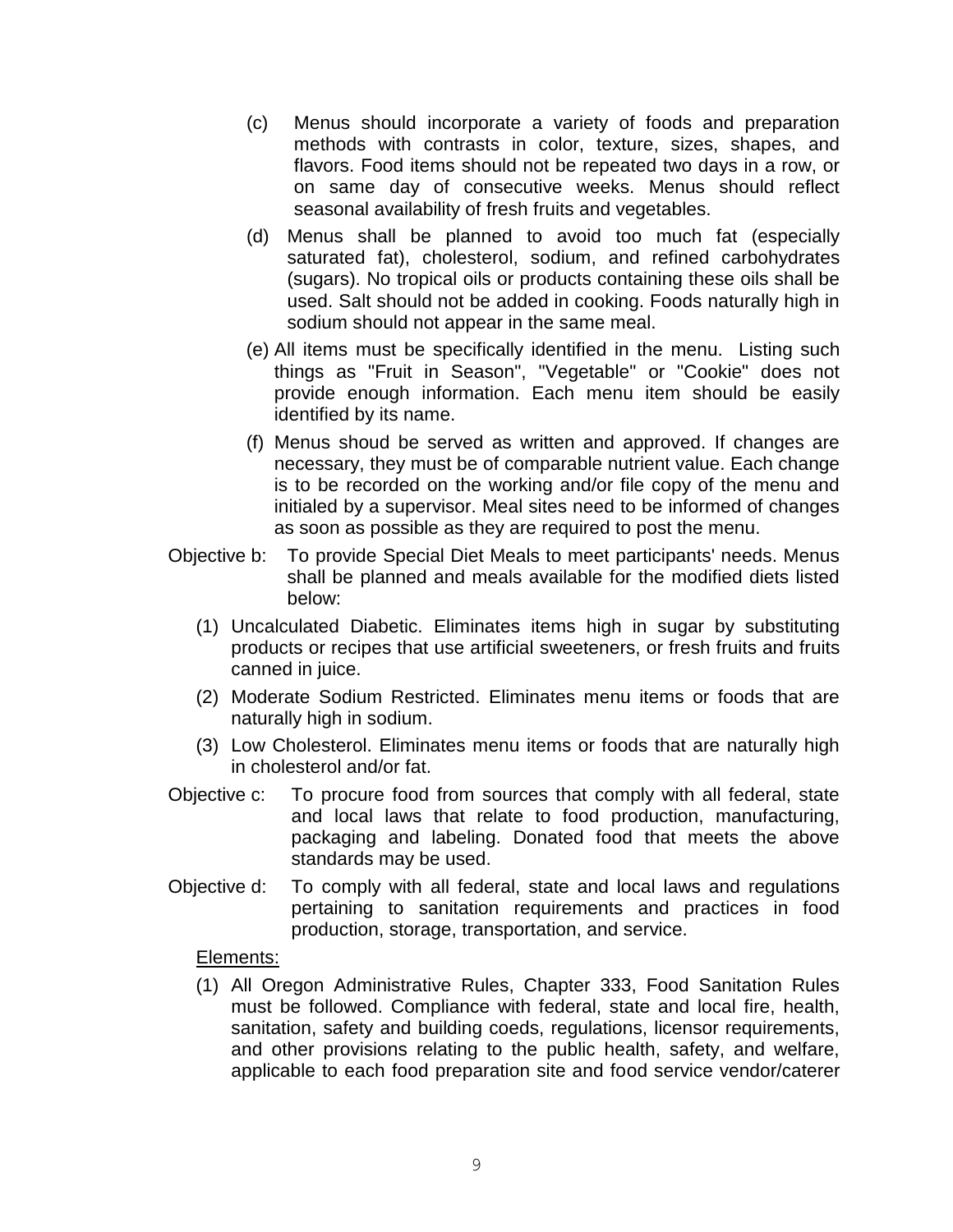used in the Senior Nutrition program is required in all stages of food service operation.

- (2) Inspection Reports. Copies of all current inspection reports by health department staff, registered sanitarian, or fire officials should be kept on file by the provider and posted at the meal site. A copy of each inspection report is to be mailed to CAT within five working days of receipt, along with a written plan (including timelines) of any required corrective action.
- (3) Temperature checks should be taken with a food thermometer daily at the time the food leaves the production area, upon arrival if food is prepared off site, and again at serving time. Records of these temperatures checks should be kept in the nutrition program files.
- (4) Each meal site is required by state sanitation laws to control access to the kitchen to those who work in it.

#### Site Preparation Procedures

- a. Food must be prepared, served and transported with the least possible manual contact, with suitable utensils, and on surfaces that prior to use have been cleaned, rinsed and sanitized to prevent cross contamination.
- b. Effective procedures for sanitizing dishes, equipment, and work areas should be written, posted, and followed consistently.
- c. Hot food items must be maintained at or above 140 degrees Fahrenheit and cold food items must be maintained at or below 41 degrees Fahrenheit throughout the period of meal service. In order to retain maximum nutrition value and food quality, foods should be served as soon as possible after preparation.

#### Meal Delivery Procedures

- a. Sanitation Requirements for Home-Delivered Meals
	- 1. The meal will be delivered directly to the participant or as otherwise directed by the participant in accordance with food safety guidelines.
	- 2. Frozen or chilled meals not intended for immediate use will be placed in the freezer or refrigerator as appropriate.
	- 3. The meal delivery driver or supervisor of volunteer drivers will assure daily recording of delivery of each meal to each participant.
- b. Meal Packing Supplies and Carriers
	- 1. Meal packing supplies and carriers will be used that assure that hot foods are packaged and transported in separate carries from cold foods.
	- 2. Meal carriers used to transport food will be enclosed and equipped with insulation and supplemental hot or cold sources as needed to maintain appropriate temperatures.
- c. Refrigerated Foods: Food requiring refrigeration will be pre-chilled in less than 4 hours and held at or below 40 degrees Fahrenheit throughout transport.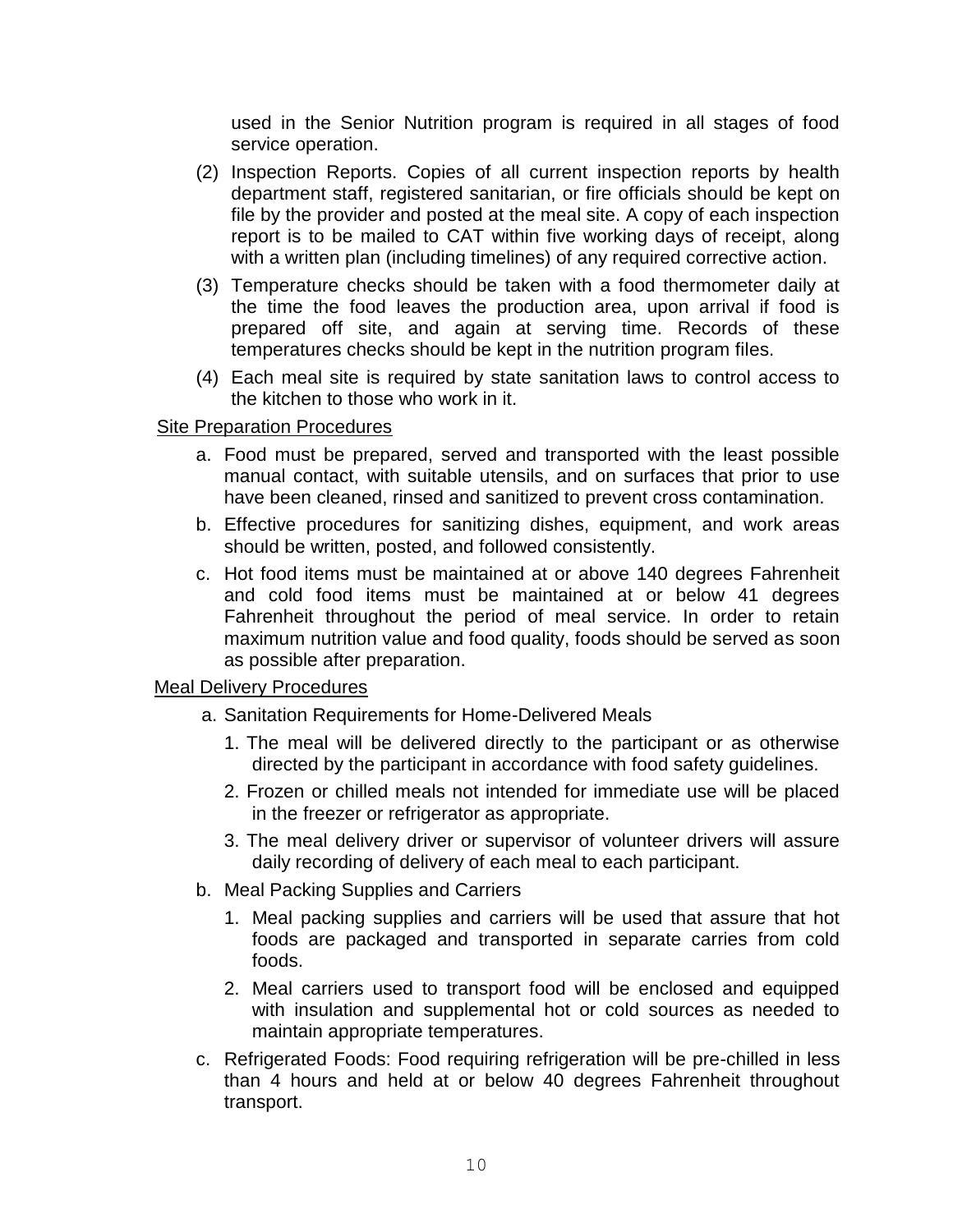- d. Hot Foods: Food requiring heated storage will be held at or above 140 degrees Fahrenheit throughout transport.
- Objective e: To employ qualified, trained personnel to assure satisfactory performance.

Elements:

- (1) AGENCY must have at least one employee in the kitchen who has completed food service sanitation course.
- (2) AGENCY must have a new employee orientation.
- (3) AGENCY must have a training plan that includes training for employees and supervisory staff.

#### **2. MEAL SITE MANAGEMENT**

Objective a: To supervise preparation of meals, serving meals to congregate participants, and delivery of meals to home delivered clients.

Elements:

- (1) Procurement of milk is part of site management.
- (2) Packaging of home delivered meals is part of site management.
- Objective b: To organize and supervise the recruiting, training, scheduling and monitoring of program volunteers.
- Objective c: To determine eligibility of participants and target services to individuals who are in the greatest economic or social need, with particular attention to low-income minority individuals.

## **Exhibit 2 Reporting Requirements**

### **A. INVOICES**

AGENCY shall submit monthly invoices in a format designated or approved by CAT. Invoices are due by the 10th of the subsequent month. The CAT shall make payment to AGENCY within 20 days of receipt of each invoice submitted.

Invoices and reports on units of service provided shall bear the AGENCY's name and address and be signed by an authorized representative of AGENCY. The authorized signator of the invoice shall verify that the services purchased have been performed.

AGENCY shall submit the following invoices and reports: